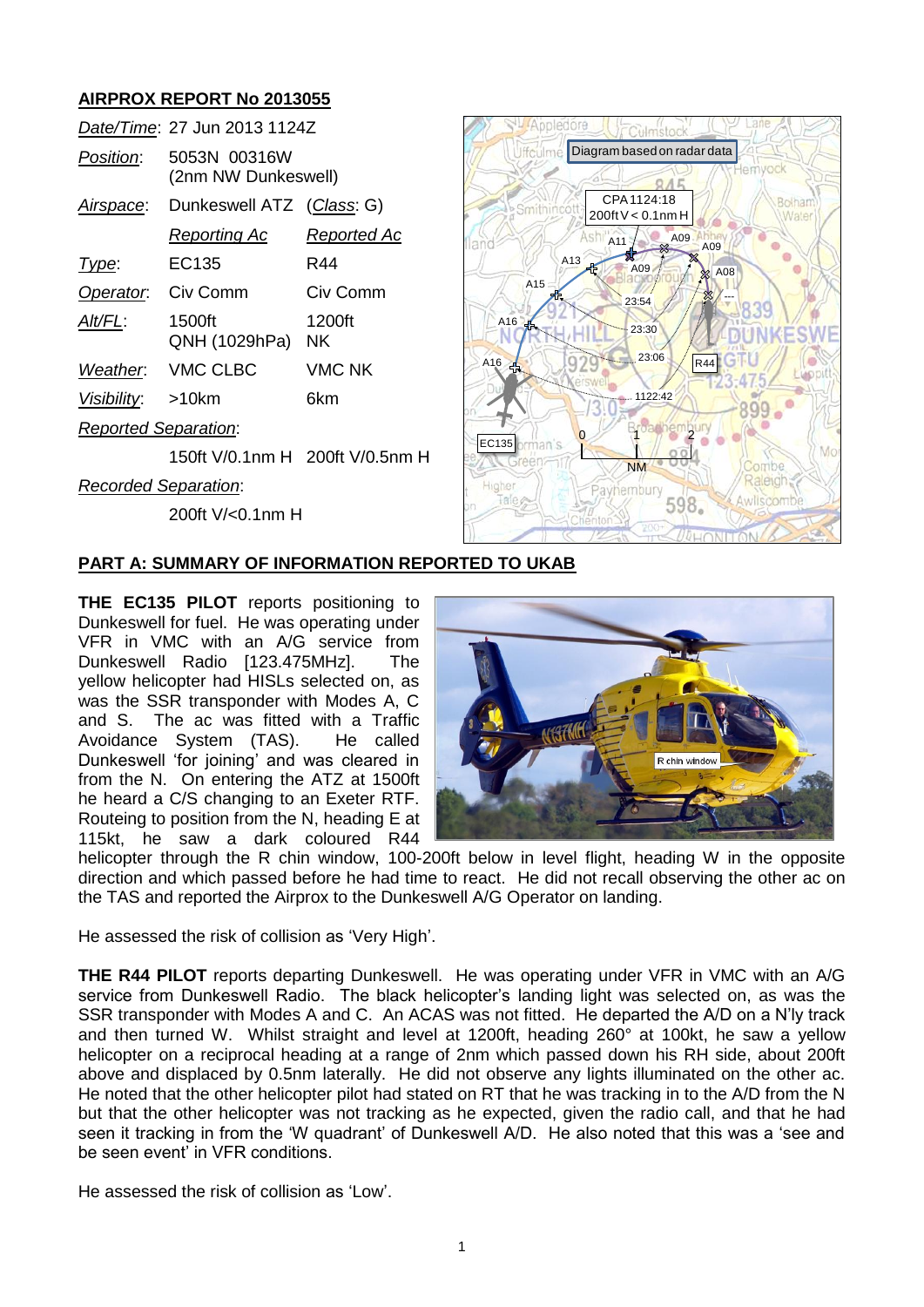## **Factual Background**

The Exeter weather was reported as follows:

### METAR EGTE 271120Z 31012KT 280V340 9999 FEW030 19/11 Q1028

The Dunkeswell Local Traffic Regulations<sup>1</sup>, paragraph 5 (Helicopter Operations), state:

<span id="page-1-0"></span>(a) Helicopter pilots wishing to land at Dunkeswell should be aware of the designated area on the grass triangle in line with Runway 22 numbers.

- (b) Pilots to call on RTF before starting rotors.
- (c) No rotors are to be turning in the ATZ when parachuting is in progress.

The Dunkeswell Flight Procedures<sup>[1](#page-1-0)</sup>, paragraph 1 (Circuits), state (verbatim):

(a) Circuit directions: Runway 04 - RH; Runway 22 - LH. Circuit heght; 800 ft.

(b) No overhead joins as parachuting is in operation seven days a week between daylight hours.

(c) Subject to parachuting pilots may request an overhead join only when two way communication is established with the A/G radio station, otherwise the pilot is to join on the downwind or base leg for the runway in use.

(d) Helicopter Entry/Exit Routes from the north at 500 ft.

- (i) No straight in approaches, pilots may request subject to circuit traffic.
- (ii) No orbits in the circuit or on final approach, i.e extend downwind or go around.

#### **UKAB Secretariat Analysis**

Both pilots had an equal responsibility for collision avoidance<sup>2</sup> and were required to alter course to the R if there was a danger of collision<sup>3</sup>. The R44 pilot reported that he was visual with the EC135 at a range of 2nm, just over 33sec before they passed each other at the reported speeds. His description of the other helicopter being on a reciprocal track, along with examination of the radar recording, indicates visual acquisition probably at a range slightly less than 2nm and hence slightly less than 33sec to CPA. The EC135 pilot reported seeing the R44 through his R chin window but did not have time to react before it passed.

A CAA ATSI interview with the Dunkeswell A/G Operator established that he had no recollection of the Airprox and that the incident was not recorded in his log. The radar recording was clear, using the Burrington radar head with 8sec rotation period; the EC135 displayed Modes A, C and S and the R44 Modes A and C.

#### **Summary**

 $\overline{a}$ 

An EC135 and R44 flew into proximity at 1124 on 27 Jun 13, 2nm NW of Dunkeswell A/D on the ATZ boundary. Both pilots were operating under VFR in VMC, the EC135 pilot positioning to land at Dunkeswell and the R44 pilot departing the A/D. The Burrington radar recording established that the separation at CPA was 200ft V and <0.1nm H.

 $1$  UK AIP AD 2.EGTU-5, dated 13 Dec 2012

 $2$  The Rules of the Air Regulations 2007, Rule 8 (Avoiding Aerial Collisions)

<sup>&</sup>lt;sup>3</sup> The Rules of the Air Regulations 2007, Rule 10 (Approaching head-on)